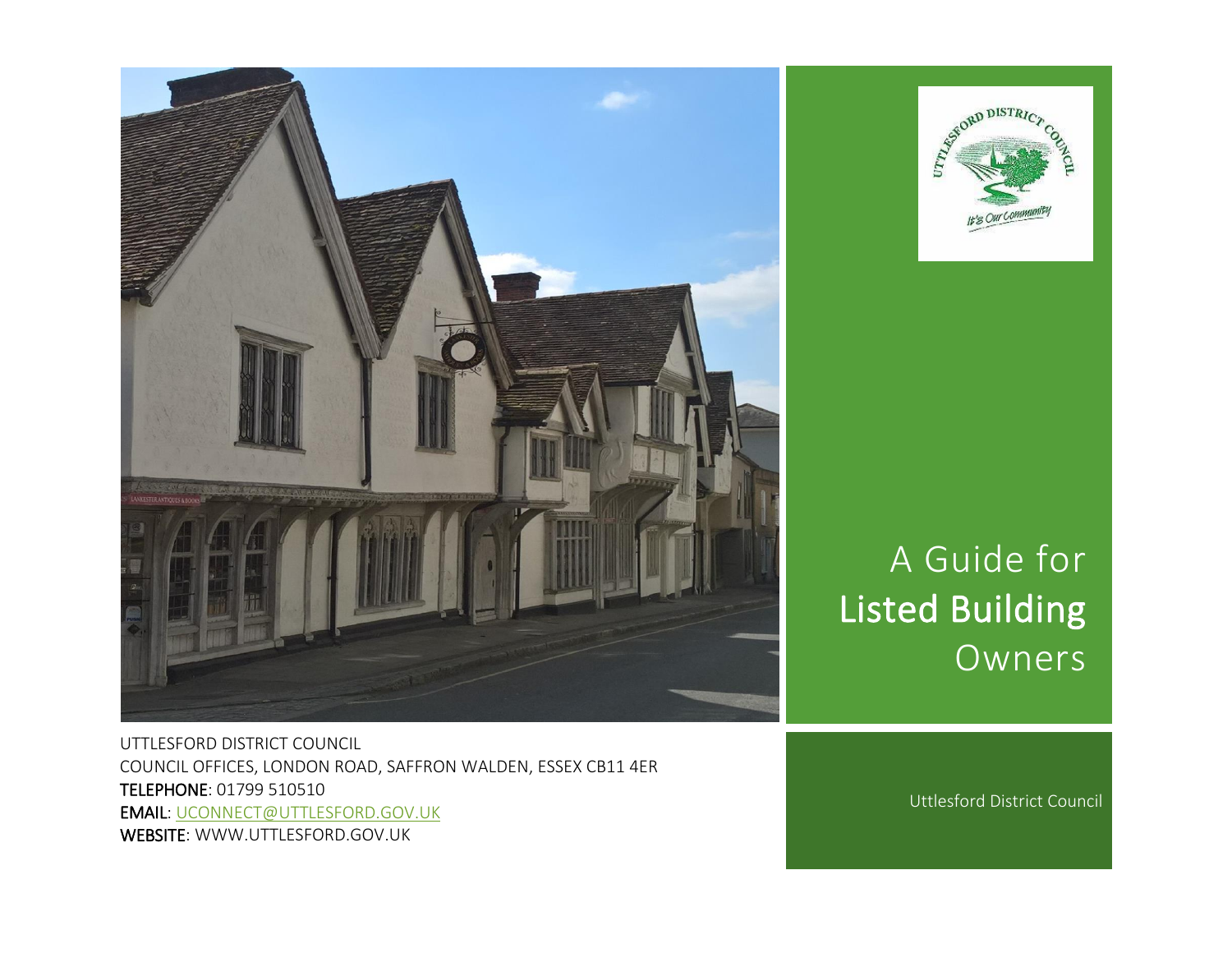# What is a listed building?

A listed building is one which has been included in the National Heritage List for England (NHLE) which is compiled and issued by the Secretary of State for Culture, Media and Sport. This list is available to view on the Historic England website.

There are over 3,500 listed buildings within the District of Uttlesford and this does not include curtilage listed structures. Listed buildings are found in towns, villages and in the open countryside. They range from stately homes to small cottages, and can include walls, gates, memorials, telephone boxes and even water pumps.

Due to their special historic significance and the contribution they make to our national and local heritage, listed buildings benefit from special protected status under planning law.

# What types of listing are there and what do they cover?

There are 3 grades of listing, which identify the relative importance of the building or structure, as follows:

Grade I - Buildings of exceptional interest.

Grade II\*(Star) - Particularly important buildings of more than special interest.

Grade II - Buildings of special interest, warranting every effort to preserve them.

Please Note: The whole of the building is covered by the listing, including its interior and any items or features which are attached to it, including later extensions.

# How do I know if a building is listed?

When a building is added to the statutory list, the owner and/or occupier is notified. Listed building status is also revealed in the local search when buying a property. To find out whether a building is listed you can phone 01799 510510 or contact the Conservation Officer at Council Offices, London Road, Saffron Walden.

# What does 'curtilage listed' mean?

Curtilage listed or 'listed by association' are terms used to describe detached buildings within the curtilage of a listed building, which are also protected by planning law. Curtilage Listing generally applies to structures, which were part of the curtilage of the main listed building at the time is was listed and were built pre-1948. For further clarification on whether a structure is curtilage listed please contact the Local Authority

# What are the implications for you as an owner?

The alteration, extension or demolition of a Listed Building generally requires formal Listed Building Consent. This must be obtained from the Local Authority prior to any works commencing.

Failure to apply for the necessary consent is a criminal offense, and so it is important that you check whether consent is required, before you undertake works. Please note: There is no fee for submitting a Listed Building Consent application.

# When to apply for Listed Building Consent?

Any proposals to extend a listed building or alter it in a way which affects its historic character, or its significance, will need listed building consent.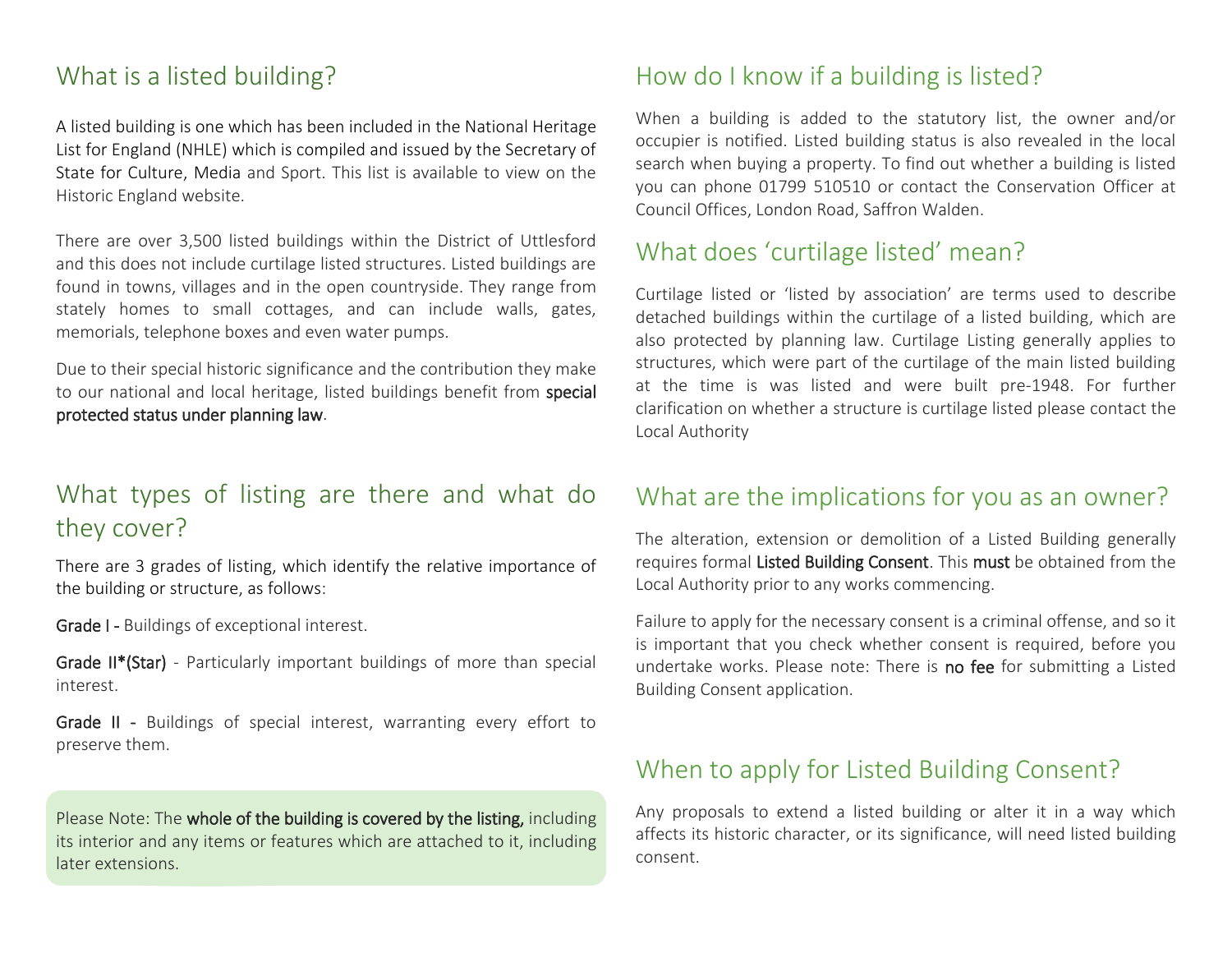Examples of works which will normally need listed building consent include:

- altering part of the building
- adding an extension or conservatory
- replacing doors or windows or adding new ones (including internal doors)
- removing or altering chimneys
- replacing the roof covering
- removing staircases, skirtings, panelling, floorboards or plasterwork and removing, adding or altering structural elements of the building (including partitions).
- adding satellite dishes and burglar alarms
- putting in dormer windows or a rooflight

The list above is not a complete list, and you should always check with the Planning Department before undertaking any alterations or major repair works.

Please note: It is a criminal offence to demolish, extend or alter a listed building without first obtaining listed building consent. The penalty can be a fine or imprisonment or both. If an offence is committed the Council may prosecute and/or serve a listed building enforcement notice requiring restoration of the building to its former state

# What about repairs?

All buildings need repair and historic buildings especially. Minor works of repair in matching materials, may not require consent. For example, replacing missing or broken tiles with matching ones would be a repair. However, retiling a large area of roof can require listed building consent.

You should also be aware that if an owner neglects to preserve a listed building the council may serve a Repairs Notice. The council may also carry out urgent works to preserve an unoccupied listed building from further deterioration. The costs of such works are recoverable from the owner.

#### Prevention is better than cure:

There is no substitute for a good maintenance routine on historic buildings, and simple things like keeping rainwater goods clear and functioning properly, replacing slipped or loose tiles and slates, repointing bricks or repairing loose plaster and even re-painting windows and doors will help conserve your building and avoid many common problems associated with historic buildings. However, please be sure to use the appropriate traditional materials.

# How can the Planning Department help?

We can advise whether Listed Building Consent will be required for your proposals and it is usually possible for the Conservation Officer to confirm this over the phone, free of charge.

We also offer a pre-application advice service, so if you do require Listed Building Consent and want an idea as to whether we would be likely to support the application before you apply, we can offer pre-application advice. The fees for this service vary depending on whether you request a site visit or a written response only. Further information, including the application form can be found on our website: www.uttlesford.gov.uk/planning.